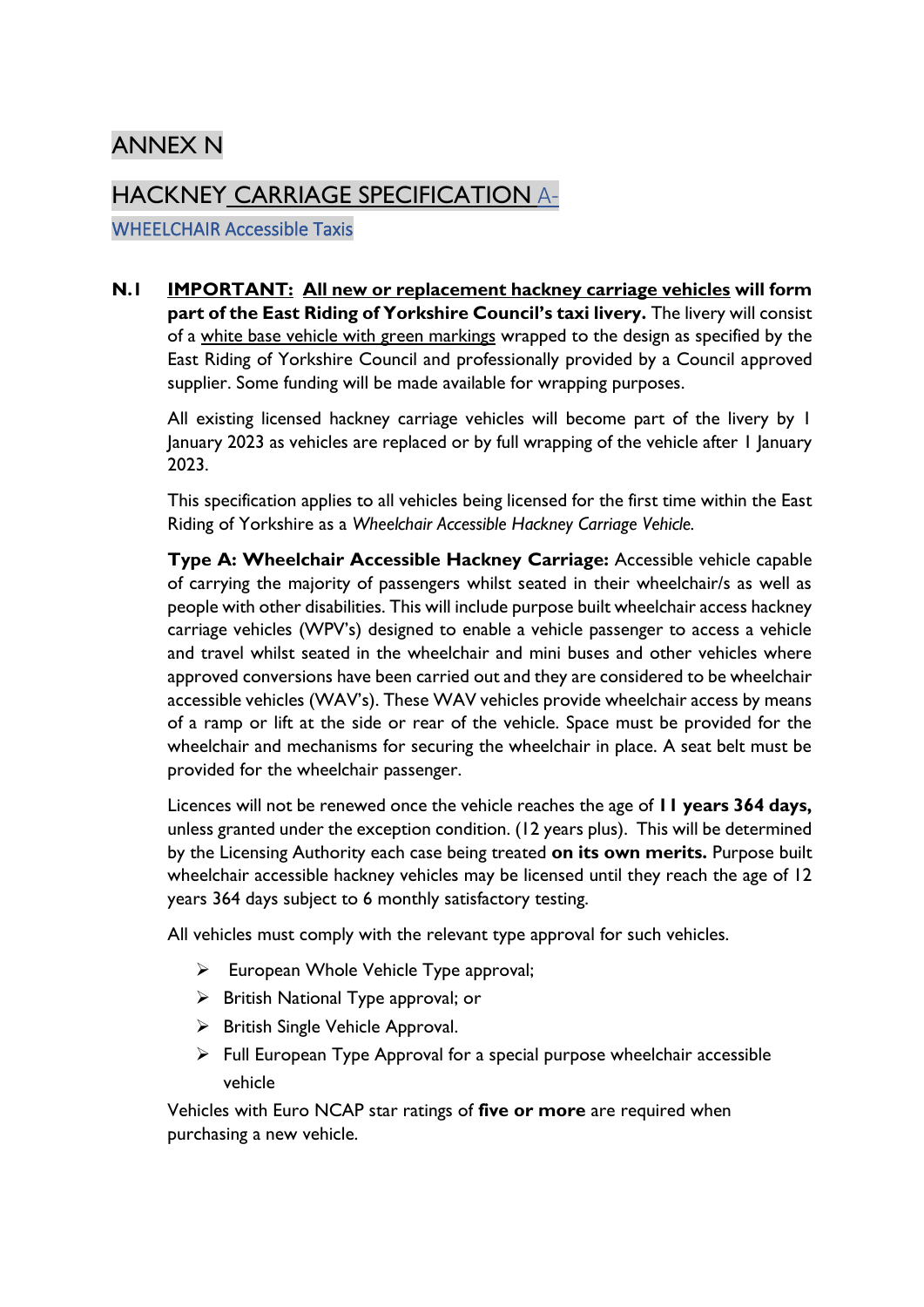# **SPECIFICATION A- WHEELCHAIR ACCESSIBLE HACKNEY CARRIAGE**

- Is **six years 364 days of age or less** upon its first licensing as a hackney carriage with this Authority from date of first registration.
- Is of **white base colour with green markings** as specified in the Taxi livery.

#### **Wheelchair requirements**

- **Wheelchair access-** A nearside or rear door may be used for wheelchair access. There should be sufficient space within the vehicle for a wheelchair to turn or a designated wheelchair area. The requirements listed in this specification are to accommodate a wheelchair measuring 1200mm front to rear and 700mm wide.
- The vehicle must be capable of carrying as a minimum an individual in their **'reference wheelchair'** The reference wheelchair has:
	- total length of 1200mm, including extra-long footplates
	- total width of 700mm
	- sitting height (from ground to top of head) of 1350mm
	- height of footrest above floor of 150mm

The reference wheelchair is bigger than most wheelchairs to ensure that enough room is provided for most wheelchair users. **However, many mobility scooters and some powered wheelchairs are bigger than the reference wheelchair and may not necessarily fit or be safely carried. If this is the case customers must be made aware of this restriction and that the passenger cannot be carried safely.** 

- and the driver must give assistance to the passenger in their wheelchair unless an exemption under section 166 of the Equality Act 2010 applies. This exemption would only be on medical grounds, or on the ground that the person's physical condition makes it impossible or unreasonably difficult for the person to comply with the duties at section 165 of the EA Act 2010.
- There must be at least one doorway through which a wheelchair and occupant can enter. This doorway must be located at the rear or nearside of the vehicle.
- An approved and suitable ramp or ramps for the loading of a wheelchair and occupant must be available at all times for use at the rear of the vehicle or nearside passenger door.
- There must be a slip –resistant surface on the ramp/ramps and a safety guard fitted and used at all times.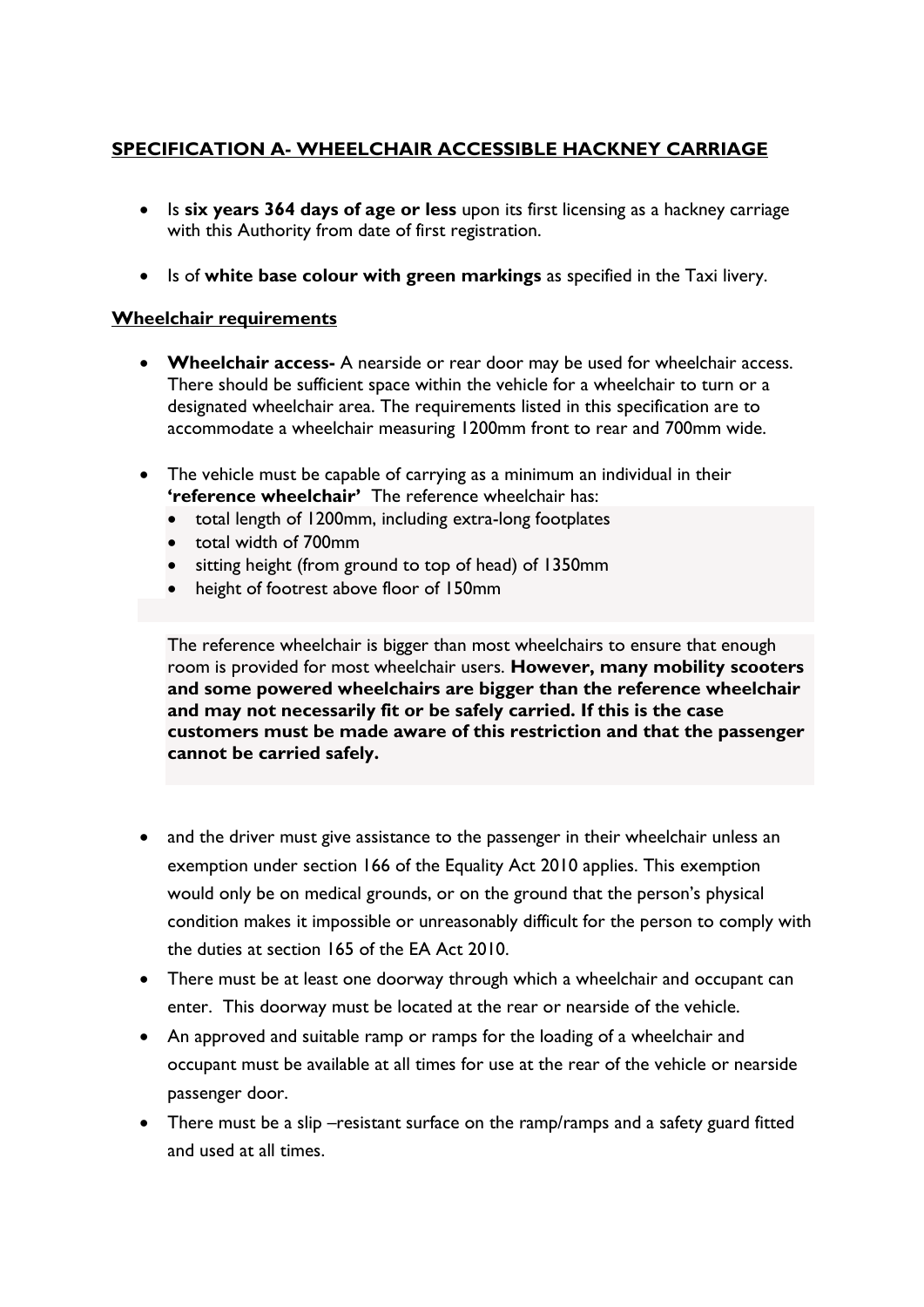- Anchorages must be provided for the wheelchair and chair bound passenger and used.
- Restraints for wheelchair and occupant must be independent of each other. Belts attached to a wheelchair in order to assist a person to remain in it whilst travelling will not be acceptable.
- Vehicles must be capable of transporting a folded wheelchair as luggage. Anchorages should also be provided for the safe storage of a wheelchair when not in use, whether folded or otherwise, if carried within the passenger compartment.
- All anchorages and restraints must be so designed that they do not cause any danger to other passengers.

**Note :** Whilst operating, if a vehicle is not being used to carry a passenger in a wheelchair, only an occasional (fold away) seat may be used to substitute for the wheelchair space, which have to be bolted or locked into place will not be accepted since these present problems with storage.

# **Vehicle specification**

- Must have an engine size of not less than 1100cc or an engine described by the manufacturer as being a 1.2.
- Has a manufacturer's stated width of not less than 5ft 7ins (1.701m) excluding door mirrors.
- Has a manufacturer's stated length of not less than 14ft (4.266m)
- Has at least **four passenger doors** including the driver's door, which may be opened from the inside and the outside. These can be hinged or sliding doors. Doors must be capable of being opened outwards from the near and offside of the vehicle to an angle of at least 60 degrees, or slide open to their fullest extent
- Has seat belts fitted to all forward facing seats
- The window glass fitted to all front side or window screen in the vehicle is not treated so that less than 70% of light is transmitted through it. All other windows must allow a minimum of 30% light through.
- Steering wheel- Right hand drive only.
- Normally have four wheels unless novelty vehicle or rickshaw/horse landau

## **Additional requirements for minibus and MPV type vehicles**

Must meet all the above requirements and have at least four doors, hinged or sliding and/or a rear tail-gate that must open to their fullest extent. There must be at least one door on either side of the vehicle for passenger loading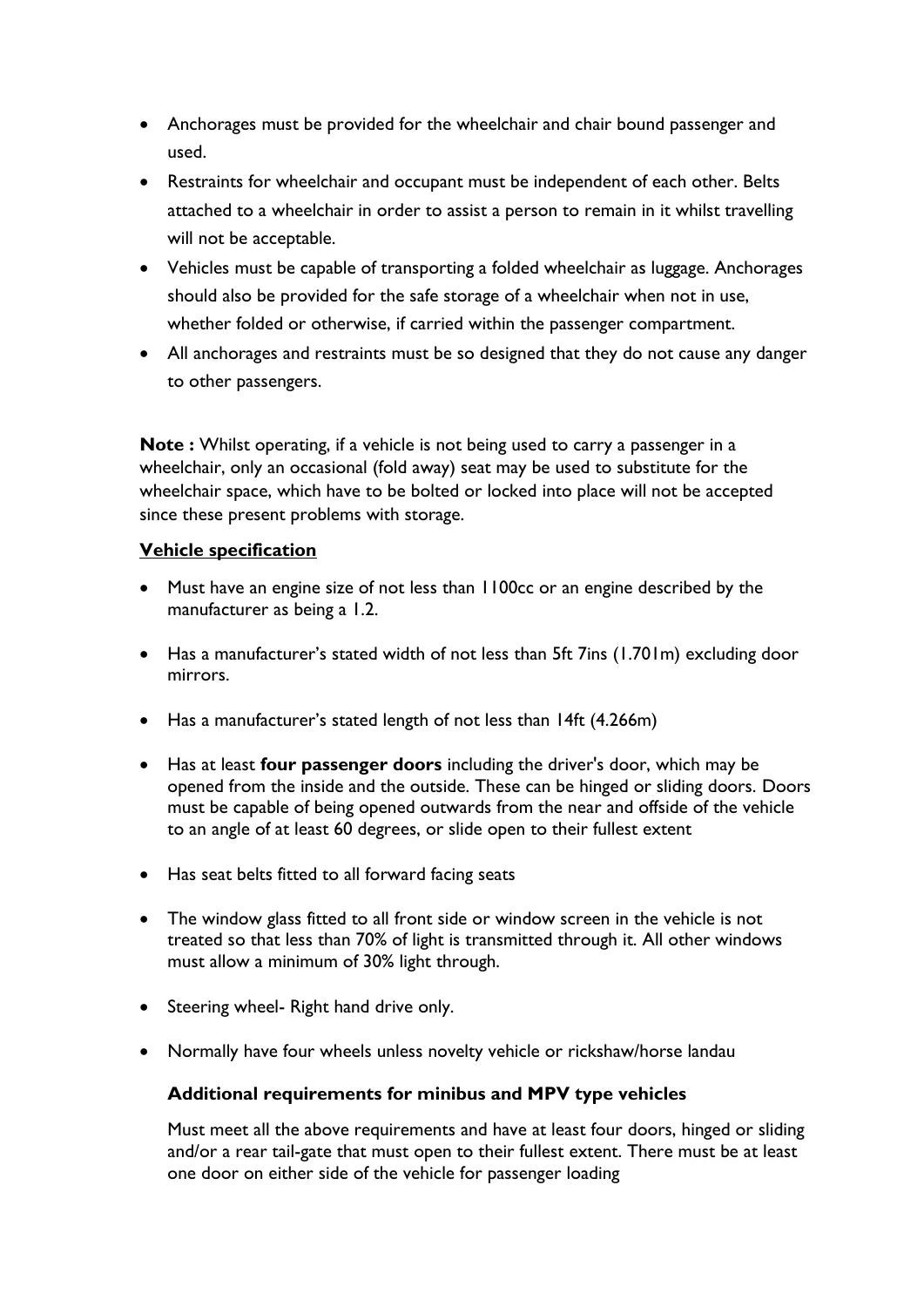# **Vehicles must also meet the following requirements**

- Be equipped with an illuminated roof sign and 'for hire' light of a type specified by the Council
- The Council regulates advertising on licensed hackney carriage vehicles and application must be made through the Health, Safety & Licensing Manager before any advertising is carried out- the policy specifies the advertising requirements and will be considered on a case by case basis.
- Oval Stickers provided by the Licensing Authority must be applied to the front doors of the vehicle, the content of the ovals to be agreed with the Licensing Authority prior to display.
- Vehicles must be capable of transporting a folded wheelchair as luggage.
- The vehicle must not show evidence of patched repairs to the chassis or structural body parts of the vehicle including the outriggers unless the repair is of the original gauge metal and continuously welded. The vehicle **must not have been written off for insurance purposes at any time***.*
- A **clean and smart appearance** both externally and internally.
- Nearside and offside exterior **rear view mirrors.**
- Sufficient means by which a passenger can communicate with the driver
- **Lightin**g shall be fitted to illuminate the interior and exterior of the vehicle sufficient to allow passengers to board and alight the vehicle in safety.

# **Seating**

- Seating should be for at least four passengers one of which must be specifically for a wheelchair passenger, but not more than eight passengers in addition to the driver;
- All seats used by disabled passengers must be forward or rear facing.
- Rearward facing seats over or rearward of the rear wheels and axle(s) having normal access only through a rear door will not be permitted;
- Sideway mounted seats and bench type seating will not be permitted.
- Access to every seat must be unobstructed and be easily accessible to passengers and **without the need for more than one passenger to move** when the vehicle is fully occupied.
- Passenger seats must be at **least 16 inches,** (approx 40cm), wide per passenger with no significant intrusion by wheel arches, armrests or other parts of the vehicle.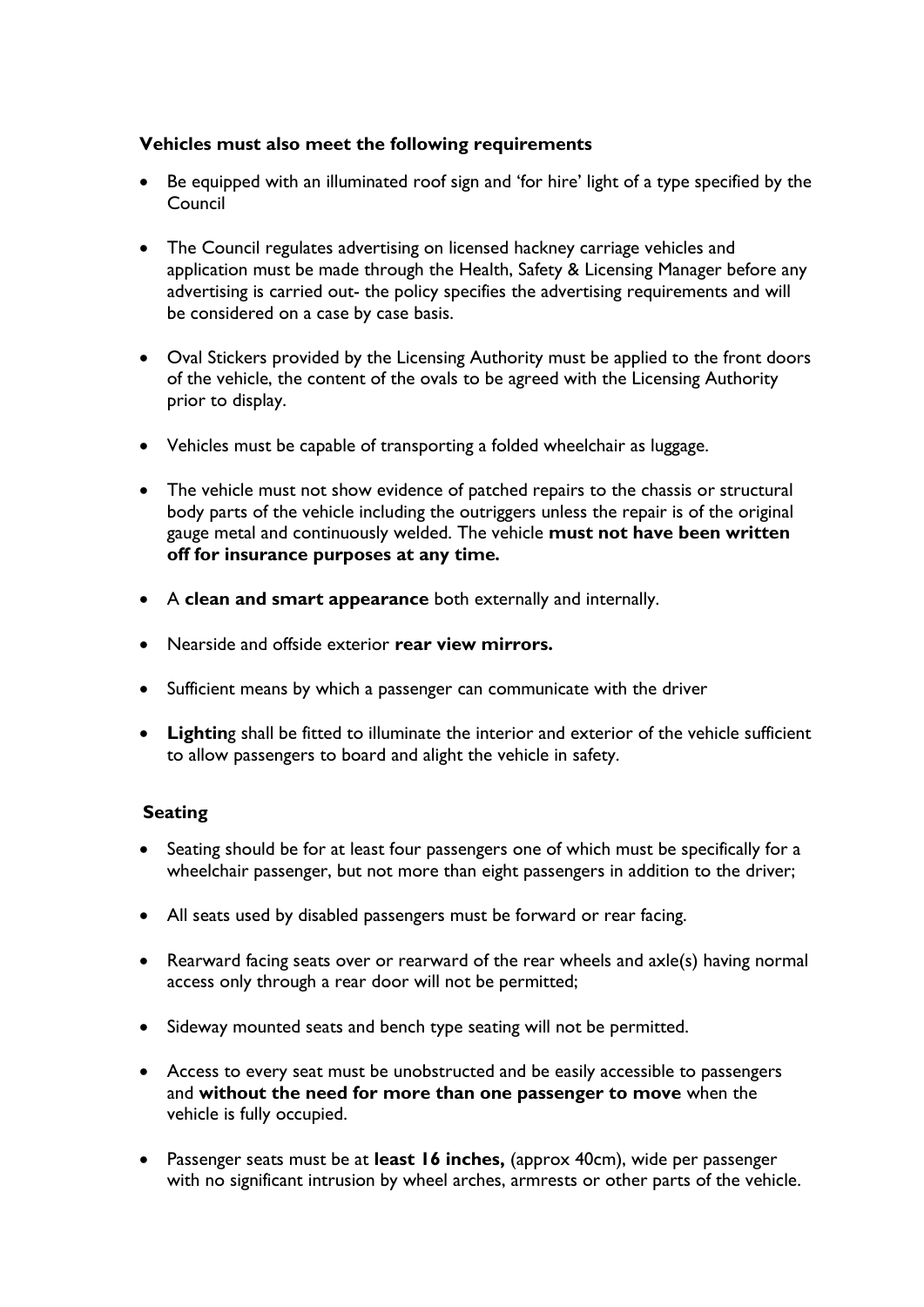There must be a **minimum of 34 inches** headroom for all passenger seats measured from the rear of the seat cushion to the roof lining.

# **Boarding Device**

- A boarding device must be provided at the doorway through which a wheelchair and its occupant would enter.
- Power operated boarding devices must be capable of manual operation in the event of power failure.
- The vehicle must not be driven from rest unless the boarding device is in the normal position for vehicle travel.
- A boarding device must have a minimum safe working load of 300kg and operate under normal loading conditions without undue deflection.
- Boarding devices must be stowed in a way which does not obstruct any handle or other opening device for any exit and such that in the event of an accident it could not cause injury to either passengers or the driver. If the boarding device obstructs an exit it must also be capable of being pushed or pulled out of the way from the inside and outside when the door is open so as to leave the doorway clear for use in an emergency.
- Any controls for the operation of a power operated boarding device must be inhibited while the vehicle is in motion and may only be operated at the point where the boarding device is fitted either by the driver or by an individual under their supervision.
- Any manually operated boarding device must be easy to operate.
- No device other than a ramp or lift is permitted without authorisation from the Department of the Environment, Transport and the Regions.

#### **Steps**

These requirements are at doorways used by disabled passengers.

- Any steps, either fixed or retractable must be permanently secured at the point of entry.
- There must be no more than three steps into the vehicle.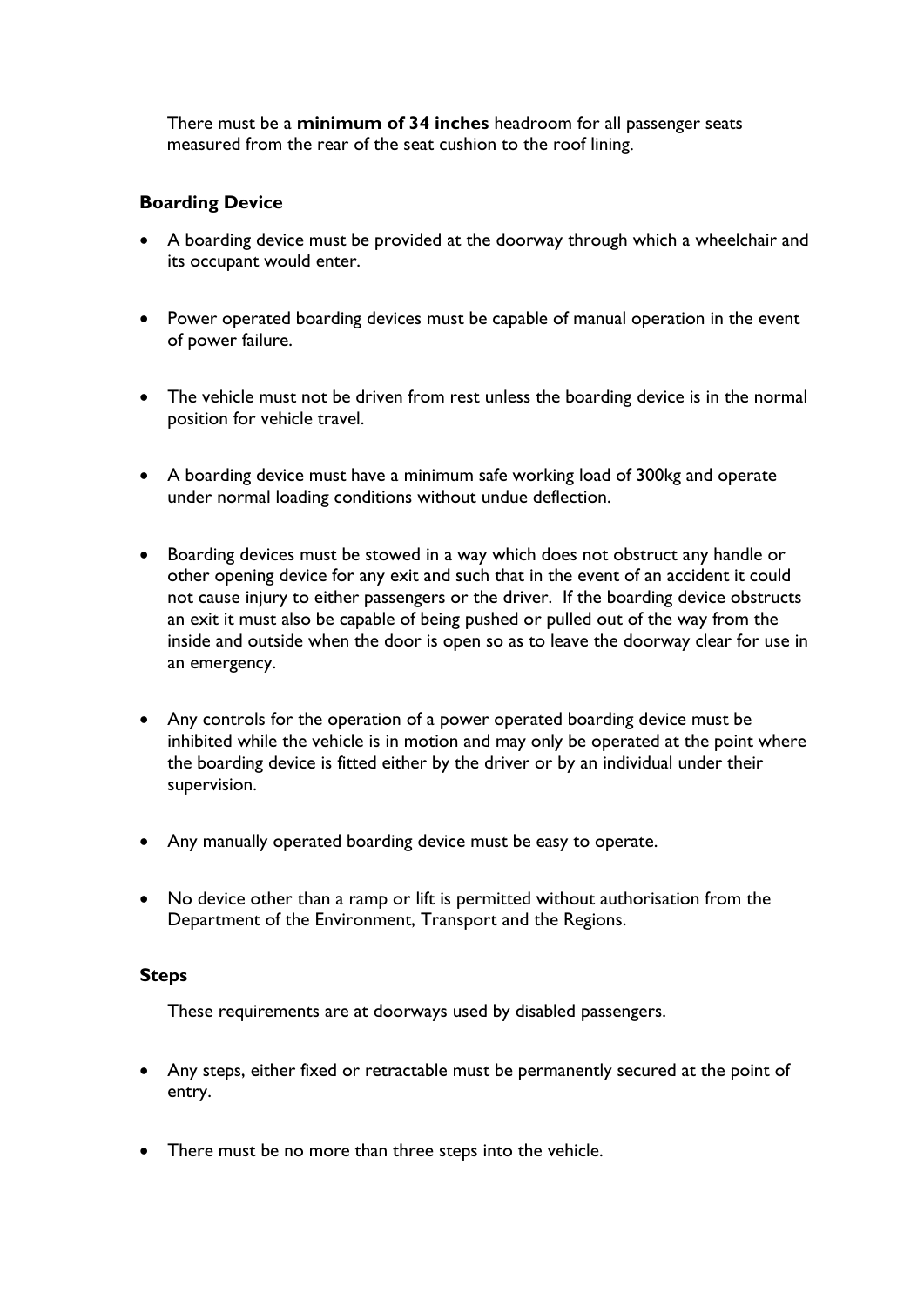- The height of the first step from the ground at all entrance and exit doors must not exceed 250mm.
- All other steps must be within the vehicle and be between 120mm and 200mm high, consistent to within 10mm.
- All steps must be a least 400mm wide and 280mm deep and must not have open risers.
- The surface of all steps must be slip resistant. Step nosing must be designed to minimise risk of tripping and must be in a contrasting tone and colour(s).

#### **Ramps**

- The ramp should provide a surface of at least 750mm wide available for a wheelchair.
- A ramp must not exceed 1700mm in length.
- When the ramp is deployed onto the road the ramp slope must not exceed I in 4 (25%). In all cases it must be possible to deploy the ramp onto both a level road and a 125mm high kerb.

Where this gradient cannot be met then the Licensing Manager is authorised to grant an exemption in exceptional cases if safety standards are complied with and the ramp is part of the manufacturer's specification for the vehicle.

- When in use the ramp must be securely located at the point of wheelchair entry.
- The surface of all ramps must have a slip resistant finish. All outer edges must be clearly marked in a contrasting tone and colour.
- When deployed the ramp must be in one piece.

**Manufacturers gross vehicle weight** for the tyres and suspension actually fitted to the vehicle must be sufficient for a minimum payload equal to a full fuel tank, the driver and the number of passengers for which a licence is requested (at 70 kg per person) and luggage (at 20 kg per passenger); and where propane or Liquid Petroleum Gas is used as the vehicle fuel, the weight of extra equipment must be within the gross weight limit.

## **Wheels and Tyres**

- Four road wheels fitted with the manufacturers recommended size tyres.
- A spare tyre of the same type as fitted to the road wheels. NB All tyres must be cross ply or radials **(remould tyres are NOT allowed) and must be new (ie not previously used on another vehicle)**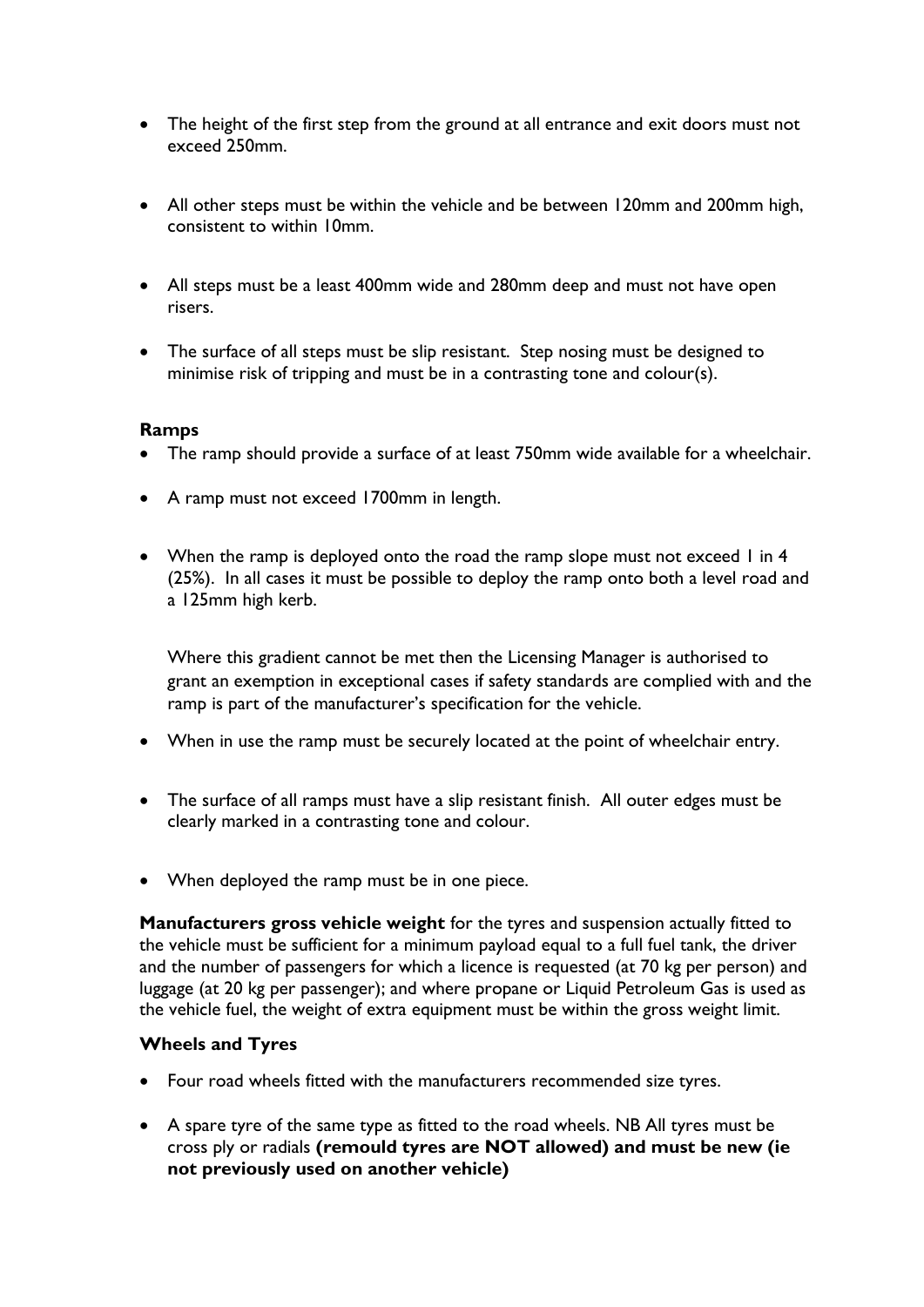- Tyre tread must have at least 2.0mm tread depth throughout a continuous band in the centre  $\frac{3}{4}$  of the tread and around the entire circumference of the tyre,
- Tyres must be correctly inflated at all times to the vehicle/tyre manufacturers recommended pressure

#### **Taximeter**

There shall be provided a taximeter so constructed, attached and maintained as to comply with the licensing policy and bye laws. The meter will be calendar controlled.

#### **Fare Table**

A fare table of a size and design approved by the Council must be permanently affixed in a conspicuous position inside the vehicle so that it is clearly and conveniently visible to any passenger being conveyed in the vehicle.

#### **Roof and Signs**

A permanent roof, which is watertight - a standard sun roof (i.e. a sun roof fitted when new vehicle by manufacturer).

#### **Signage**

- There must be fitted externally to the roof in a position and of a size and type approved by the Council a sign showing to the front the word 'TAXI'; additionally the proprietors trading name may be shown if approved by the Licensing Authority.
- Oval stickers on front doors with name of taxi business: shape, colour, content and size as determined appropriate by the Licensing Authority.
- The rear of the roof sign may be left blank or have the word "TAXI" showing.
- Alternatively, the proprietor's trading name may be shown if approved by the Licensing Authority.

## **Fittings**

No fittings other than those approved by the Council shall be attached to or carried upon the inside or outside of the vehicle.

#### **Rear seat belts** (irrespective of age).

All vehicles must be fitted with fully operational rear seat belts, one for each passenger to be carried, fully compliant with British Standards except where the law specifically provides an exemption.

#### **Equipment to be carried in the vehicle**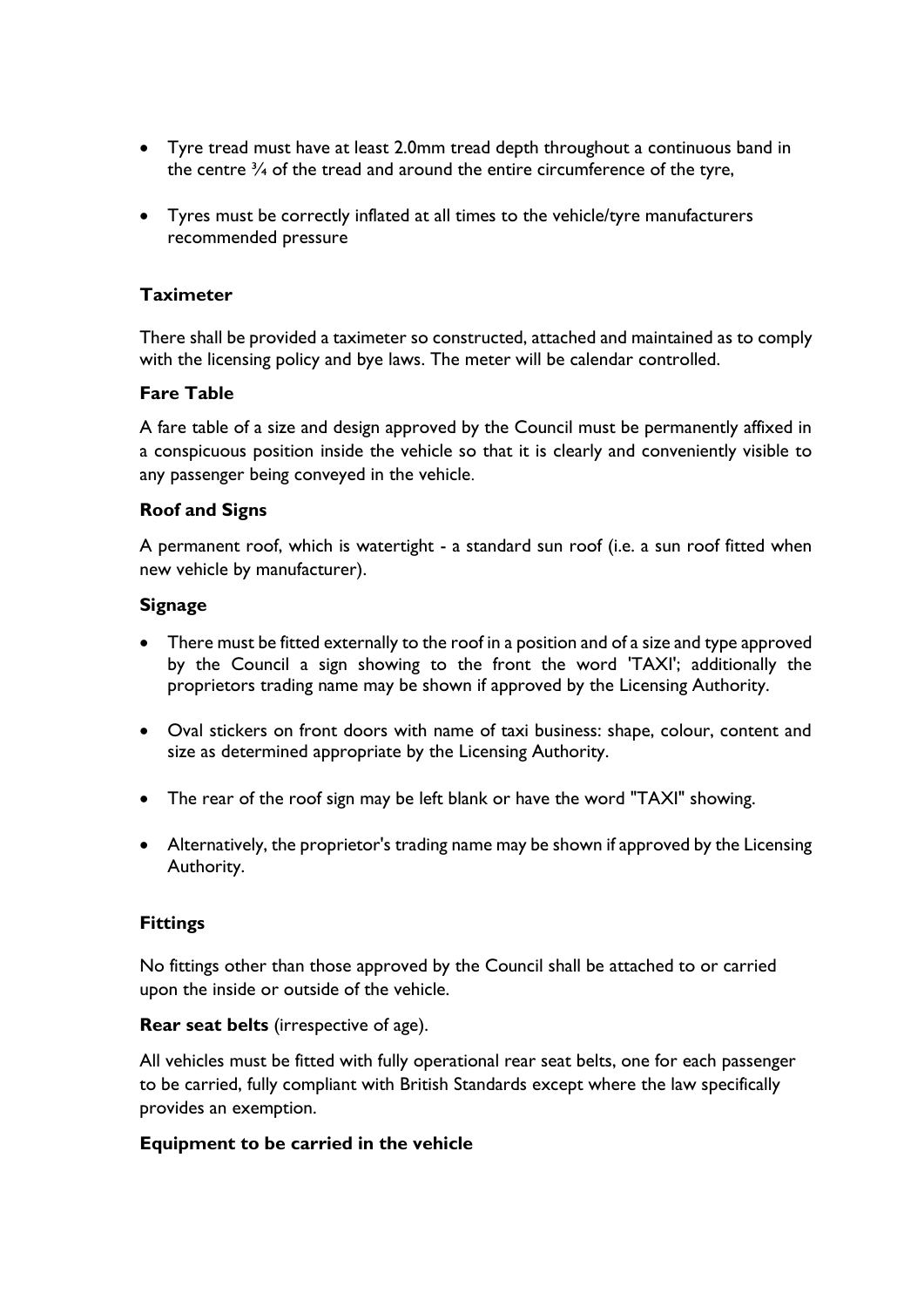- A **fully serviceable fire extinguisher**, fitted in such a position to be readily available for use and a capacity of not less than 1.0 litre A.F.F.F. or 1 kg dry powder.
- First Aid- this should be carried and maintained in such a position as to be readily available for use and prominently marked adequate and suitable first aid equipment. (Please note that a driver should not render aid to any other person other than basic assistance unless he holds a current First Aid Certificate - Health and Safety).
- Spare wheel and tyre correctly stored to protect passengers' luggage or running wheel/repair kit.
- Jack.
- Wheelbrace.
- A reflective warning triangle and a set of replacement bulbs for all front and rear lights.

# **Luggage**

The vehicle must be able to carry a reasonable amount of luggage. Luggage should be safely secured and not stored in such a way to hinder access to a door

A **separate locking luggage area,** or a permanent grille fitted sufficient to prevent luggage carried in the rear compartment from coming into contact with persons using the rear seat. (Roof racks and top boxes will not be permitted).

NB The luggage area should have a minimum capacity of .43 cu metres/15 cu feet (hand luggage).

## **Radio Equipment**

If two-way radio equipment is provided in the vehicle, it must be in a position approved by the Council and maintained in a sound condition.

## **Identification Plates**

(1) The authorised hackney carriage identification plates issued by the Council and bearing the number of the licence granted in respect of that carriage must be affixed to the vehicle as follows:-

> (a) To the rear of the carriage in a position above the bumper and directly adjacent to the vehicle registration number plate.

> (b) The small identification plate shall be securely fixed to the inside of the vehicle in a conspicuous position and in a manner to be approved by the Council;

(2) No vehicle may ply for hire with any such plate concealed from view, nor wilfully or negligently cause or suffer any such number to be concealed from public view while the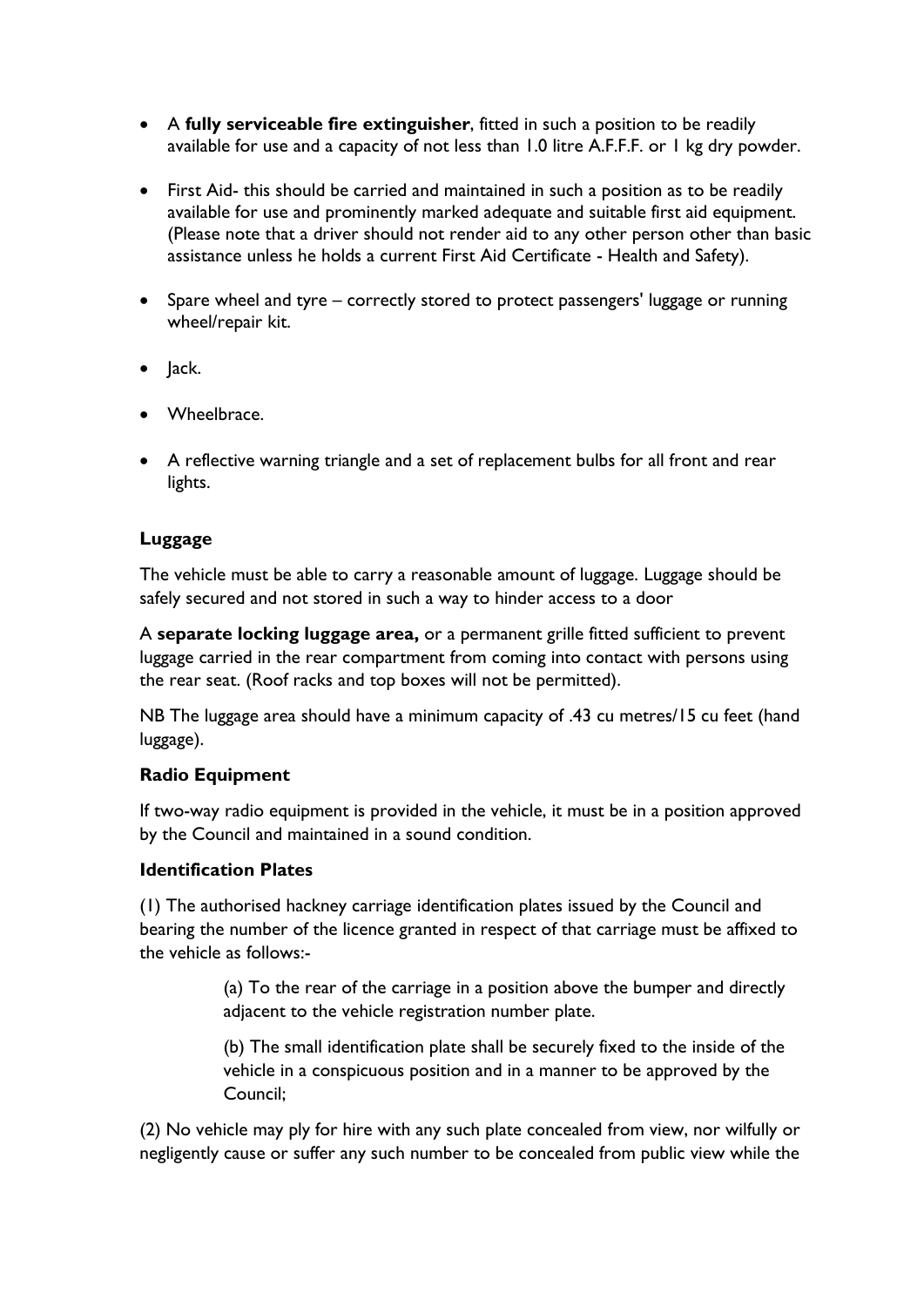carriage is standing or plying for hire and not cause or permit the carriage to stand or ply for hire with the plate so defaced that any figure or material particular is illegible.

## **Miscellaneous**

- The flooring of the passenger compartment or any surface over which a passenger is required to walk shall have a non-slip resistant finish, which can be easily cleaned.
- Grab handles or handholds must be placed at door entrances to assist the elderly and disabled. Grab handles should be highly visible. There must be a minimum clearance between handrails or handhold and the adjacent part of the vehicle body or walls of at least 45mm. The surface of every handrail or handhold must contrast in colour and tone with the surrounding surfaces and be of a slip resistant finish.
- All entrances and exits must be sufficiently illuminated at night
- The provision of a step for assisted entry is recommended. The step must be covered with a slip-resistant surface. In the case of vehicles with a high floor height, a step will be required.

# **PLEASE SEEK ADVICE FROM THE LICENSING TEAM PRIOR TO PURCHASING ANY VEHICLE WHICH YOU WISH TO LICENCE.**

The plate will be issued in a colour and type which readily identifies it as a wheelchair accessible hackney carriage vehicle.

## **Hackney Carriage Specification B**

Standard Accessible Taxis- Priority swivel seats

**IMPORTANT: all new or replacement hackney carriage vehicles now form part of the East Riding of Yorkshire Council's taxi livery. The livery consists of a white vehicle with pantone green markings wrapped to the design as specified by the East Riding of Yorkshire Council and professionally provided by a Council approved supplier. Some full or part funding will be made available for wrapping purposes. In the first year any rewrapping of vehicles due to damage will be covered by the Council where not covered on the vehicle insurance.**

**All existing licensed hackney carriage vehicles will become part of the livery by 1 January 2023 as vehicles are replaced or by full wrapping of the existing vehicle after 1 January 2023.**

This specification applies to **all vehicles being licensed for the first time** within the East Riding of Yorkshire as a **Standard Accessible Hackney Carriage Vehicle.**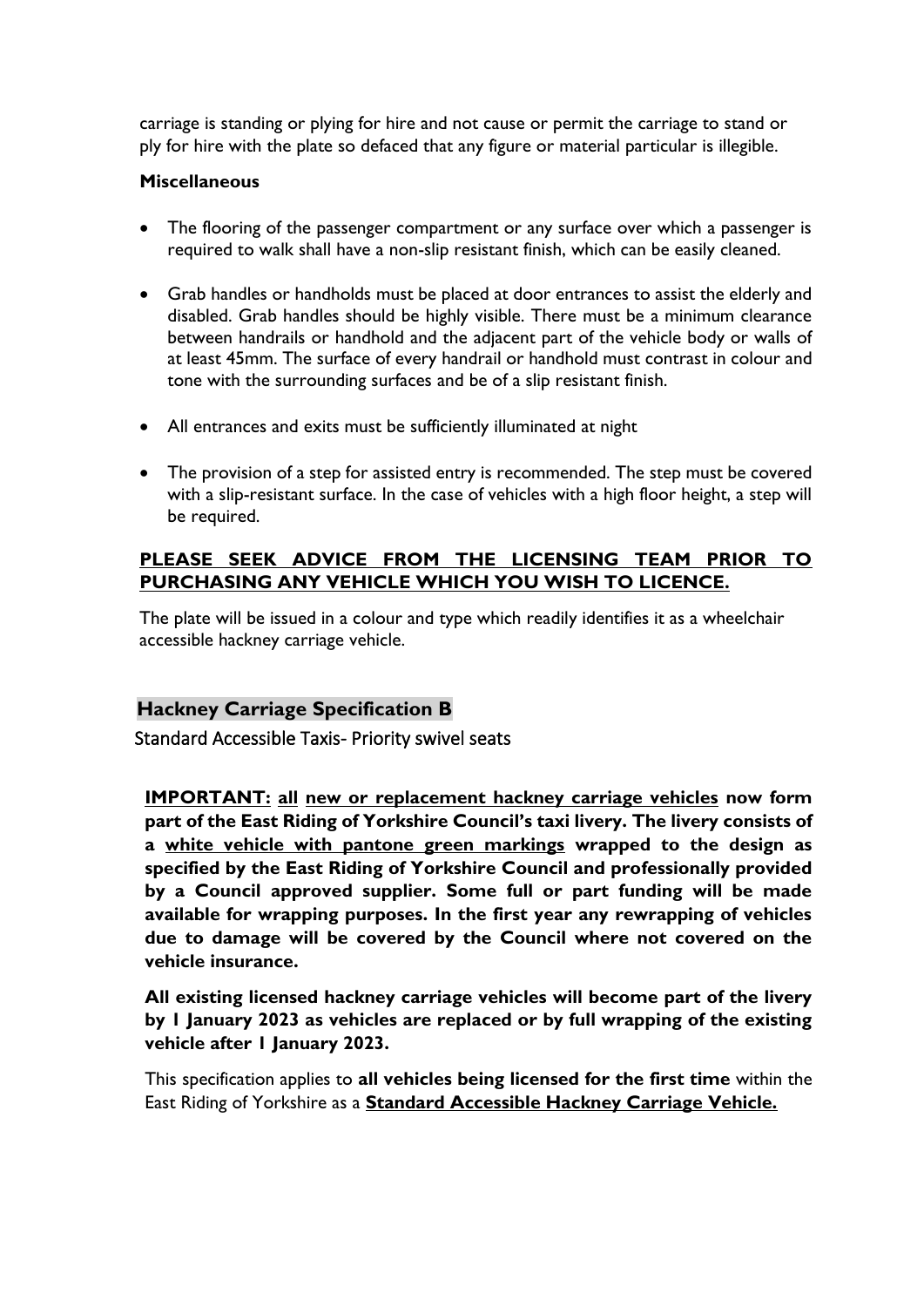Licences will not be renewed once the vehicle reaches the age of **11 years 364 days**, unless granted under the exception condition. This will be determined by the Licensing Authority each case being treated on its own merits.

**Type B: Standard Accessible Hackney Carriage:** vehicles with features designed to make use by disabled people easier but which would only be able to carry a wheelchair user who can transfer to a Hackney carriage seat. This will include some saloon vehicles, estate cars and MPVs with at least one **new** priority rotating or swivel seat and **new base** fitted by a Council approved manufacturer/installer.

In replacement vehicles of the same type where the seat is already owned by the proprietor and the seat/base is less than three ages of age, permission may be granted to transfer the seat/base. This will be considered on a case by case basis. A full inspection will be required and proof of fitting by an expert and qualified fitter (approved by the Licensing Authority).

All vehicles must comply with the relevant type approval for such vehicles:-.

- i) European Whole Vehicle Type approval;
- ii) British National Type approval; or
- iii) British Single Vehicle Approval.

# **Vehicles with EU emissions rating of six or more should be considered when purchasing a new vehicle from 1 April 2022.**

## **SPECIFICATION B- STANDARD ACCESSIBLE HACKNEY CARRIAGE**

East Riding of Yorkshire Council has adopted a policy of not licensing a saloon/hatchback/estate or people carrier vehicle **for the first time** unless it **meets either the wheelchair accessible hackney carriage vehicle specification, OR**

- Is less than **six years 364 days of age** upon its first licensing as a hackney carriage with this Authority- from date of first registration and
- Has at least one **new priority rotating or swivel seat and new base** fitted which is of a type approved by the Licensing Team. To promote the aims of the policy in relation to public safety- **second hand seats are not acceptable.** Proof of purchase /warranty will be required to determine the suitability of the seat.
- Vehicles must be capable of transporting a folded wheelchair as luggage.
- Be equipped with an illuminated roof sign and 'for hire' light of a type specified by the Council
- Is of **white base colour with green markings** as specified in the Council's Taxi livery.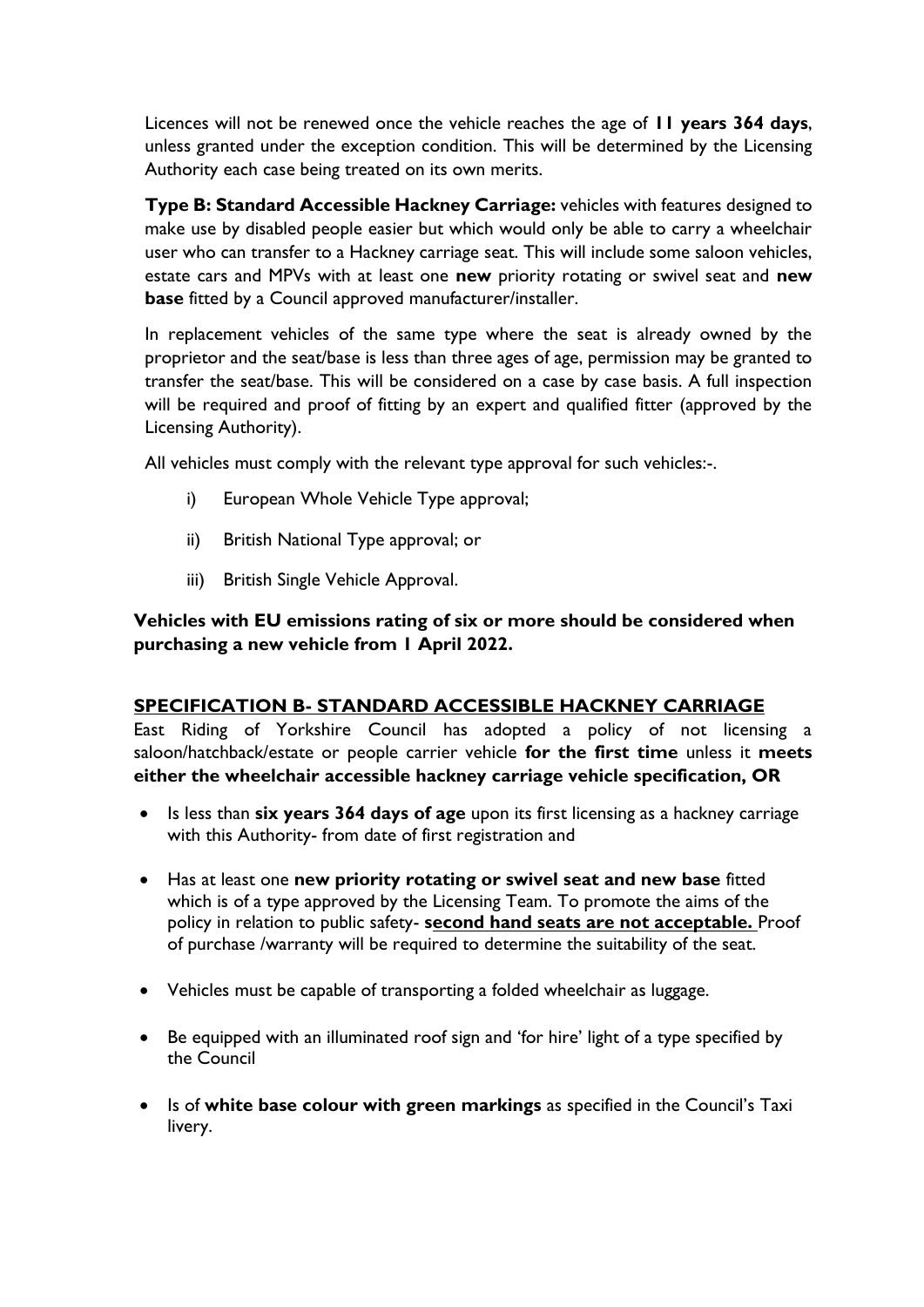- The Council regulates advertising on hackney carriage vehicles and application must be made through the Licensing Manager for authorisation before any advertising is carried out- the policy specifies the advertising requirements and will be considered on a case by case basis.
- Has an engine size of not less than 1100 cc or an engine described by the manufacturer as being a 1.2.
- Has a manufacturer's stated width of not less than 5ft 7ins (1.701m) excluding door mirrors.
- Has a manufacturer's stated length of not less than 14ft (4.266m)
- Has at least **four passenger doors** including the driver's door, which may be opened from the inside and the outside. These can be hinged or sliding doors. Doors must be capable of being opened outwards from the near and offside of the vehicle to an angle of at least 60 degrees, or slide open to their fullest extent
- Has seat belts fitted to all forward facing seats
- The window glass fitted to all front side or windscreen in the vehicle is not treated so that less than 70% of light is transmitted through it. All other windows must allow a minimum of 30% light through.
- Steering wheel- Right hand drive only.
- Normally have four wheels unless novelty vehicle or rickshaw/horse landau

## **Additional requirements for minibus and MPV type vehicles**

Must meet the above requirements and have at least four doors, hinged or sliding and/or a rear tail-gate that must open to their fullest extent. There must be at least one door on either side of the vehicle for passenger loading

## **Vehicles must also meet the following requirements: -**

- Vehicles must be capable of transporting a folded wheelchair as luggage.
- The vehicle must not show evidence of patched repairs to the chassis or structural body parts of the vehicle including the outriggers unless the repair is of the original gauge metal and continuously welded. The vehicle **must not have been written off for insurance purposes at any time***.*
- A **clean and smart appearance** both externally and internally.
- Nearside and offside exterior **rear view mirrors.**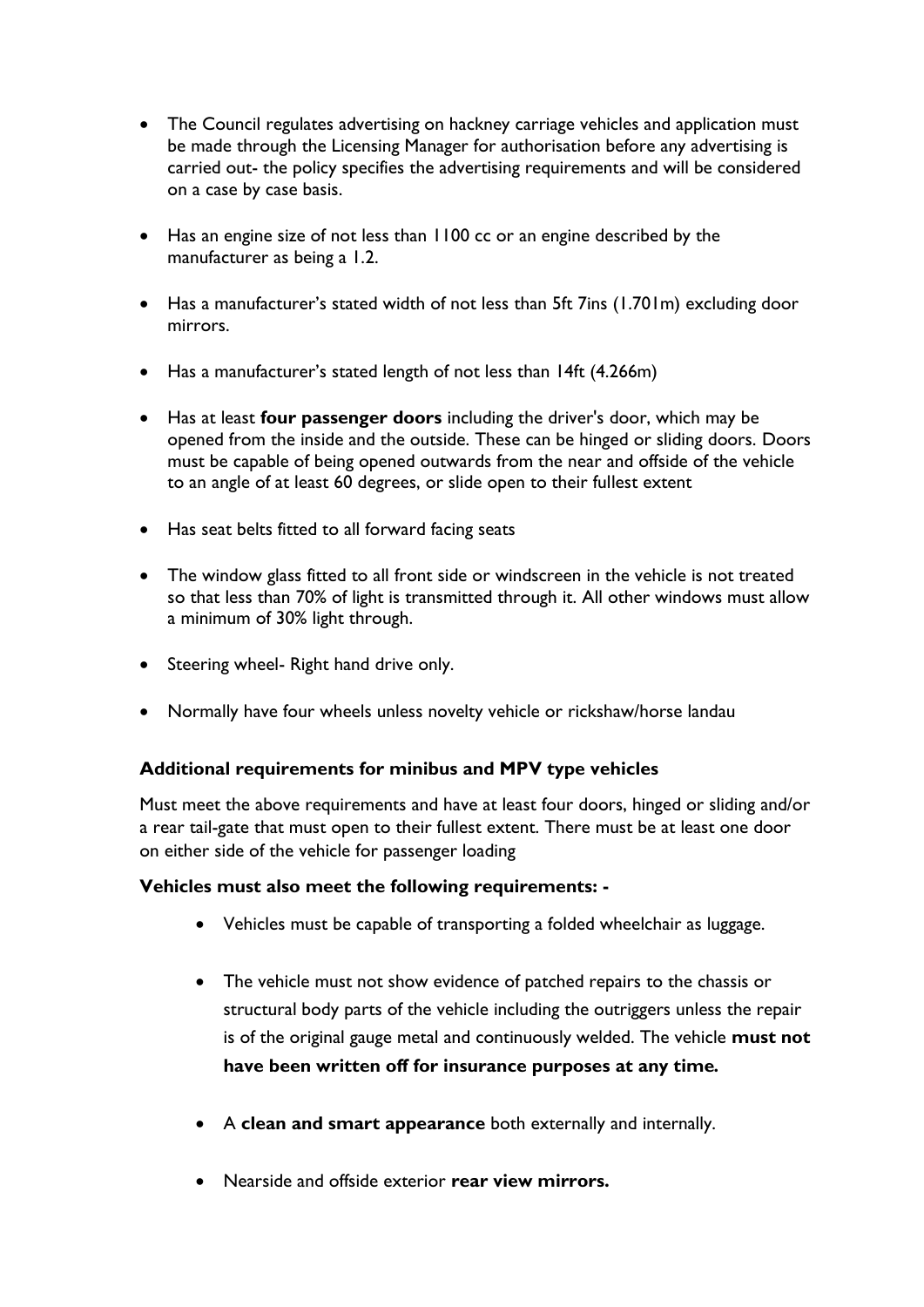- Sufficient means by which a passenger can communicate with the driver.
- **Lightin**g shall be fitted to illuminate the interior and exterior of the vehicle sufficient to allow passengers to board and alight the vehicle in safety.

# **Seating**

- Must have a **new priority swivel seat** and **new base** fitted which is **not second hand** and of a type **specifically approved by the Licensing Team. Full 12 month warranty and sale of purchase must be provided.**
- In replacement vehicles of the same type/specification where the seat is already owned by the vehicle proprietor and the seat/base is less than three years 364 days of age at the time of re-fitting, permission may be granted to transfer the seat/base into the replacement vehicle. **This will be considered on a case by case basis.** A full inspection will be required and proof of fitting by an expert and qualified fitter (approved by the Licensing Authority) including 12 month warranty. **Please note: It may not be possible to transfer the seat/base into some vehicles due to inconsistency in the vehicle type specifications.**
- Seating should be for at **least four passengers** but **not more than eight passengers** in addition to the driver;
- Rearward facing seats over or rearward of the rear wheels and axle(s) having normal access only through a rear door will not be permitted;
- Sideway mounted seats and bench type seating will not be permitted.
- Access to every seat must be unobstructed and be easily accessible to passengers and **without the need for more than one passenger to move** when the vehicle is fully occupied.
- Passenger seats must be at **least 16 inches,** (approx 40cm), wide per passenger with no significant intrusion by wheel arches, armrests or other parts of the vehicle. There must be a **minimum of 34 inches** headroom for all passenger seats measured from the rear of the seat cushion to the roof lining.

#### **Manufacturers gross vehicle weight**

For the tyres and suspension actually fitted to the vehicle must be sufficient for a minimum payload equal to a full fuel tank, the driver and the number of passengers for which a licence is requested (at 70 kg per person) and luggage (at 20 kg per passenger); and where propane or Liquid Petroleum Gas is used as the vehicle fuel, the weight of extra equipment must be within the gross weight limit.

## **Wheels and Tyres**

- Four road wheels fitted with the manufacturers recommended size tyres.
- A spare tyre of the same type as fitted to the road wheels. NB All tyres must be cross ply or radials **(remould tyres are NOT acceptable)**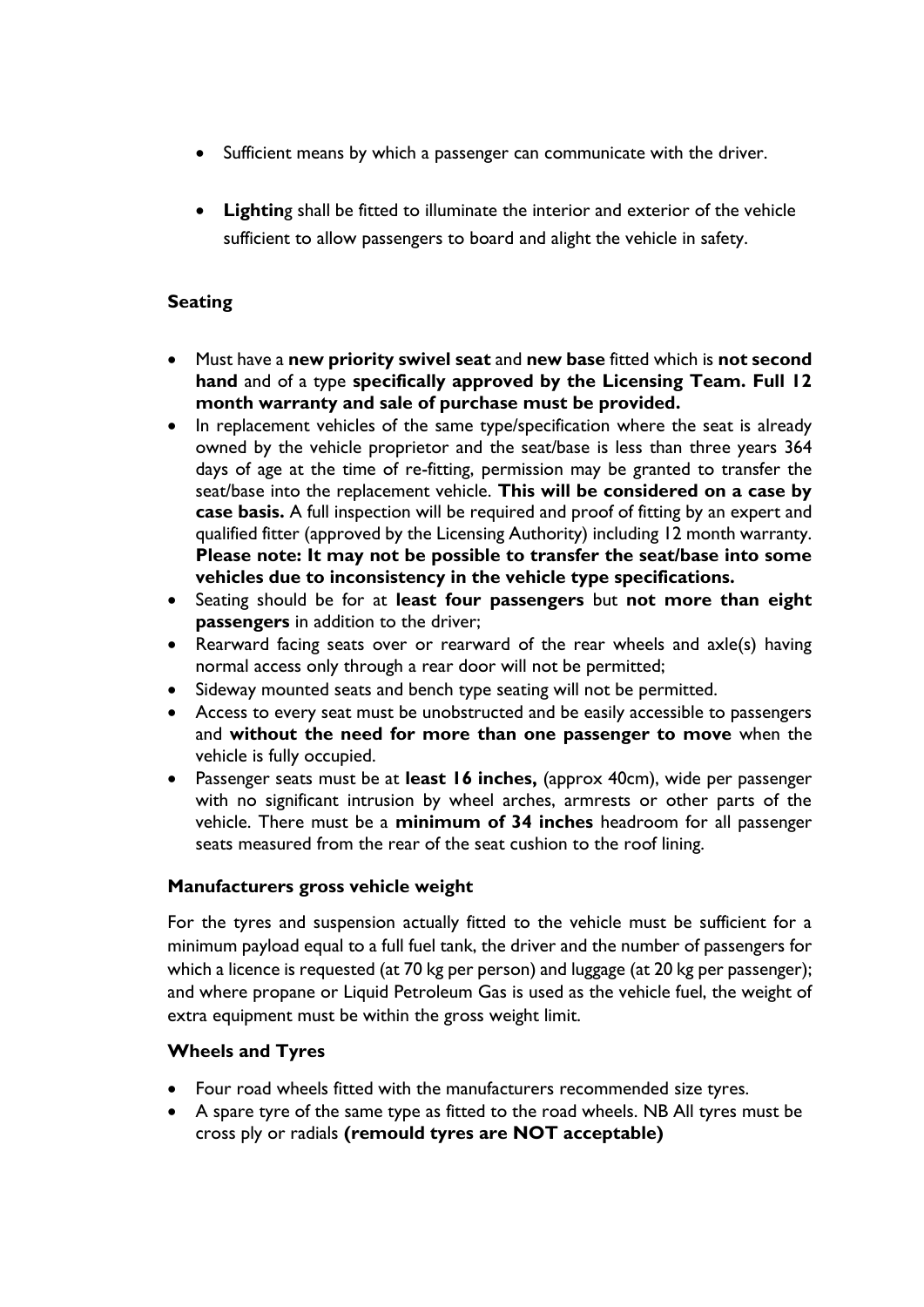# **Taximeter**

There shall be provided a taximeter so constructed, attached and maintained as to comply with the licensing policy and by laws. The meter will be calendar controlled.

## **Fare Table**

A fare table of a size and design approved by the Council must be permanently affixed in a conspicuous position inside the vehicle so that it is clearly and conveniently visible to any passenger being conveyed in the vehicle.

# **Roof and Signs**

A permanent roof, which is watertight - a standard sun roof (i.e. a sun roof fitted when new by manufacturer).

- There must be fitted externally to the roof in a position and of a size and type approved by the Council a sign showing to the front the word 'TAXI'; additionally the proprietors trading name may be shown if approved by the Licensing Authority.
- Oval stickers on front doors with name of business shape, colour , content and size as determined appropriate by Licensing Authority
- The rear of the roof sign may be left blank or have the word "TAXI" showing.
- Alternatively, the proprietor's trading name may be shown if approved by the Licensing Authority
- The sign shall be so arranged that it is illuminated during the hours of darkness when the vehicle is available for hire but that when the machinery of the taximeter is in action the illumination of the sign shall be extinguished.

## **Fittings**

No fittings other than those approved by the Council shall be attached to or carried upon the inside or outside of the vehicle.

## **Rear seat belts** (irrespective of age)

All vehicles must be fitted with fully operational rear seat belts, one for each passenger to be carried, fully compliant with British Standards except where the law specifically provides an exemption.

## **Equipment to be carried in the vehicle**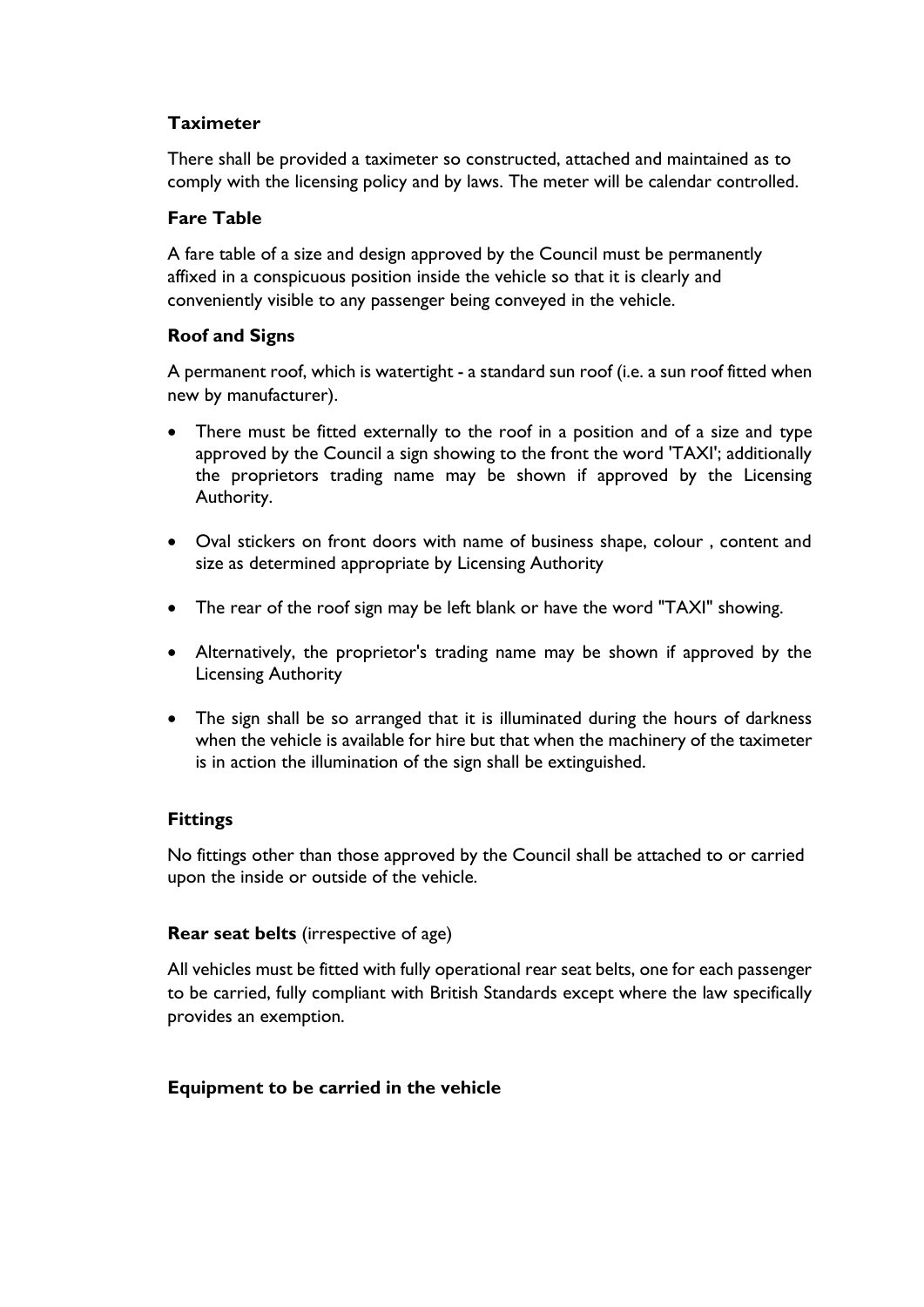- A **fully serviceable fire extinguisher**, fitted in such a position to be readily available for use and a capacity of not less than 1.0 litre A.F.F.F. or 1 kg dry powder.
- First Aid- this should be carried and maintained in such a position as to be readily available for use and prominently marked adequate and suitable first aid equipment. (lease note that a driver should not render aid to any other person unless he holds a current First Aid Certificate - Health and Safety).
- Spare wheel and tyre correctly stored to protect passengers' luggage.
- Jack.
- Wheelbrace.
- A reflective warning triangle and a set of replacement bulbs for all front and rear lights.

## **Luggage**

The vehicle must be able to carry a reasonable amount of luggage. Luggage should be safely secured and not stored in such a way to hinder access to a door.

A **separate locking luggage area,** or a permanent grille fitted sufficient to prevent luggage carried in the rear compartment from coming into contact with persons using the rear seat. (Roof racks, and top boxes will not be permitted).

NB The luggage area should have a minimum capacity of .43 cu metres/15 cu feet (hand luggage).

# **Radio Equipment**

If two-way radio equipment is provided in the vehicle, it must be in a position approved by the Council and maintained in a sound condition.

## **Identification Plates**

(1) The authorised hackney carriage identification plates issued by the Council and bearing the number of the licence granted in respect of that carriage must be affixed to the vehicle as follows:-

- (a) To the rear of the carriage in a position above the bumper and directly adjacent to the vehicle registration number plate.
- (b) The small identification sticker shall be securely fixed to the inside of the vehicle in a conspicuous position and in a manner to be approved by the Council;

(2) No vehicle may ply for hire with any such plate concealed from view, nor wilfully or negligently cause or suffer any such number to be concealed from public view while the carriage is standing or plying for hire and not cause or permit the carriage to stand or ply for hire with the plate so defaced that any figure or material particular is illegible.

## **Miscellaneous**

• The flooring of the passenger compartment or any surface over which a passenger is required to walk shall have a non slip resistant finish, which can be easily cleaned.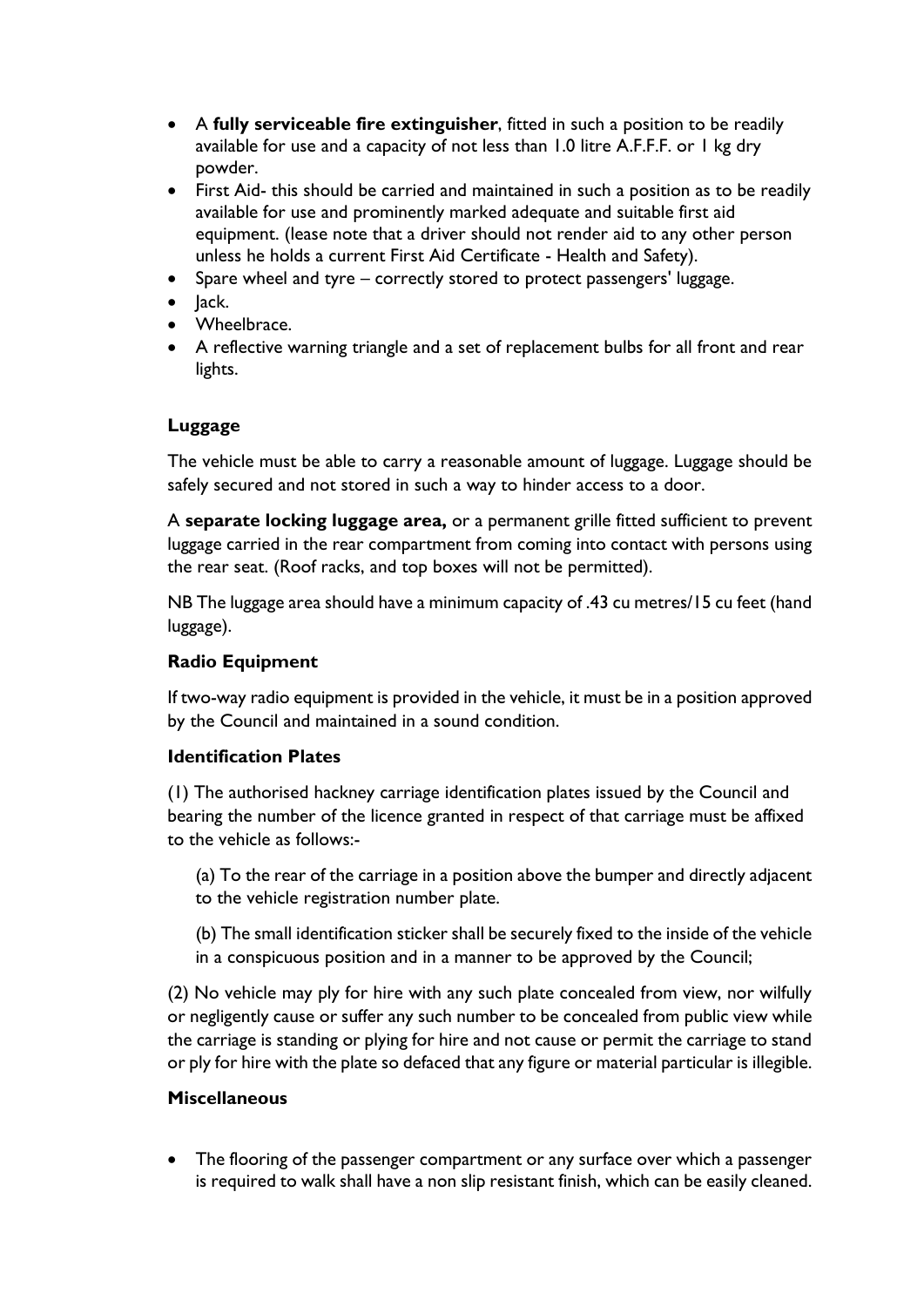- Grab handles must be placed at door entrances to assist the elderly and disabled. Grab handles should be highly visible.
- All entrances and exits must be sufficiently illuminated at night
- The provision of a step for assisted entry is recommended. The step must be covered with a slip-resistant surface. In the case of vehicles with a high floor height, a step will be required.

# **Alteration of Vehicle**

(a) No material alteration or change in the specification, design, condition or appearance of any vehicle shall be made without the approval of the Council at any time while a licence is in force in respect of that vehicle.

## **Maintenance of Vehicle**

- The vehicle and all its fittings and equipment shall at all times when the vehicle is in use or available for hire be kept in an efficient, safe, tidy and clean condition and all relevant statutory requirements (including in particular those contained in the Road Vehicles (Construction and Use) Regulations) in force from time to time shall be fully complied with.
- Any corroded or damaged body panels or other parts must be properly repaired or renewed, all splits or cracks must be properly welded and all paintwork properly finished off.
- All vehicles must be statutory tested at intervals as determined by the Council's licensing policy.
- Vehicles are liable to be examined at any time by a licensing officer, the Vehicle Inspectorate or the police at any reasonable time.
- The plate will be issued in a colour and type which readily identifies it as a standard accessible hackney carriage vehicle.

# Annex O

# Hackney Carriage Vehicle licence conditions

- **O1:** Livery: The vehicle must be maintained in the Councils approved Livery (this is a white base, with green markings as specified in the Livery)
- **O2. Wheelchair access**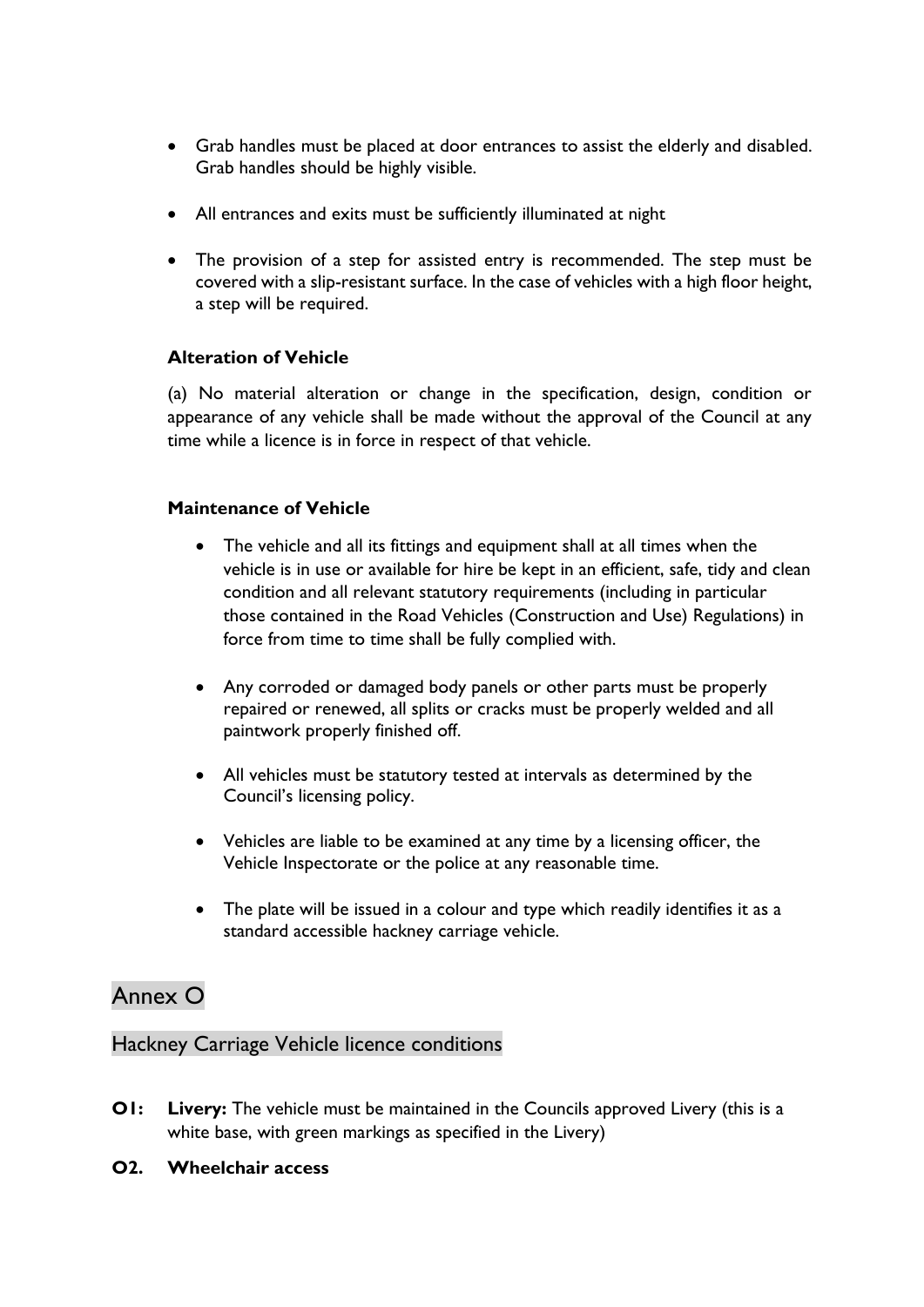- **O2.1** A nearside or rear door may be used for wheelchair access. There should be sufficient space within the vehicle for a wheelchair to turn or a designated wheelchair area.
- **O2.2** The driver must give assistance to the passenger in their wheelchair unless an exemption under section 166 of the Equality Act 2010 applies. This exemption would only be on medical grounds, or on the ground that the person's physical condition makes it impossible or unreasonably difficult for the person to comply with the duties at section 165 of the EA Act 2010.
- **O2.3** No additional charge can be made by the driver for carrying a passenger in their wheelchair in the hackney carriage vehicle. It is an offence to do so.
- **O2.4** An approved and suitable ramp or ramps for the loading of a wheelchair and occupant must be available at all times for use at the rear of the vehicle or nearside passenger door.
- **O2.5** A ramp must be suitable for the vehicle it is specifically being used for. A full risk assessment must be carried out by the vehicle owner and licensed driver and recorded before using the vehicle and ramp and for all drivers using the ramp.
- **O2.6** There must be a slip –resistant surface on the ramp/ramps and a safety guard fitted and used at all times. All outer edges must be clearly marked in a contrasting tone and colour.
- **O2.7** When in use the ramp must be securely located at the point of wheelchair entry.
- **O2.8** There must be at least one doorway through which a wheelchair and occupant can enter. This doorway must be located at the rear or nearside of the vehicle.
- **O2.9** Anchorages must be provided for the wheelchair and chair bound passenger and used.
- **O2.10** All anchorages and restraints must be so designed that they do not cause any danger to other passengers
- **O2.11** Restraints for wheelchair and occupant must be independent of each other. Belts attached to a wheelchair in order to assist a person to remain in it whilst travelling will not be acceptable.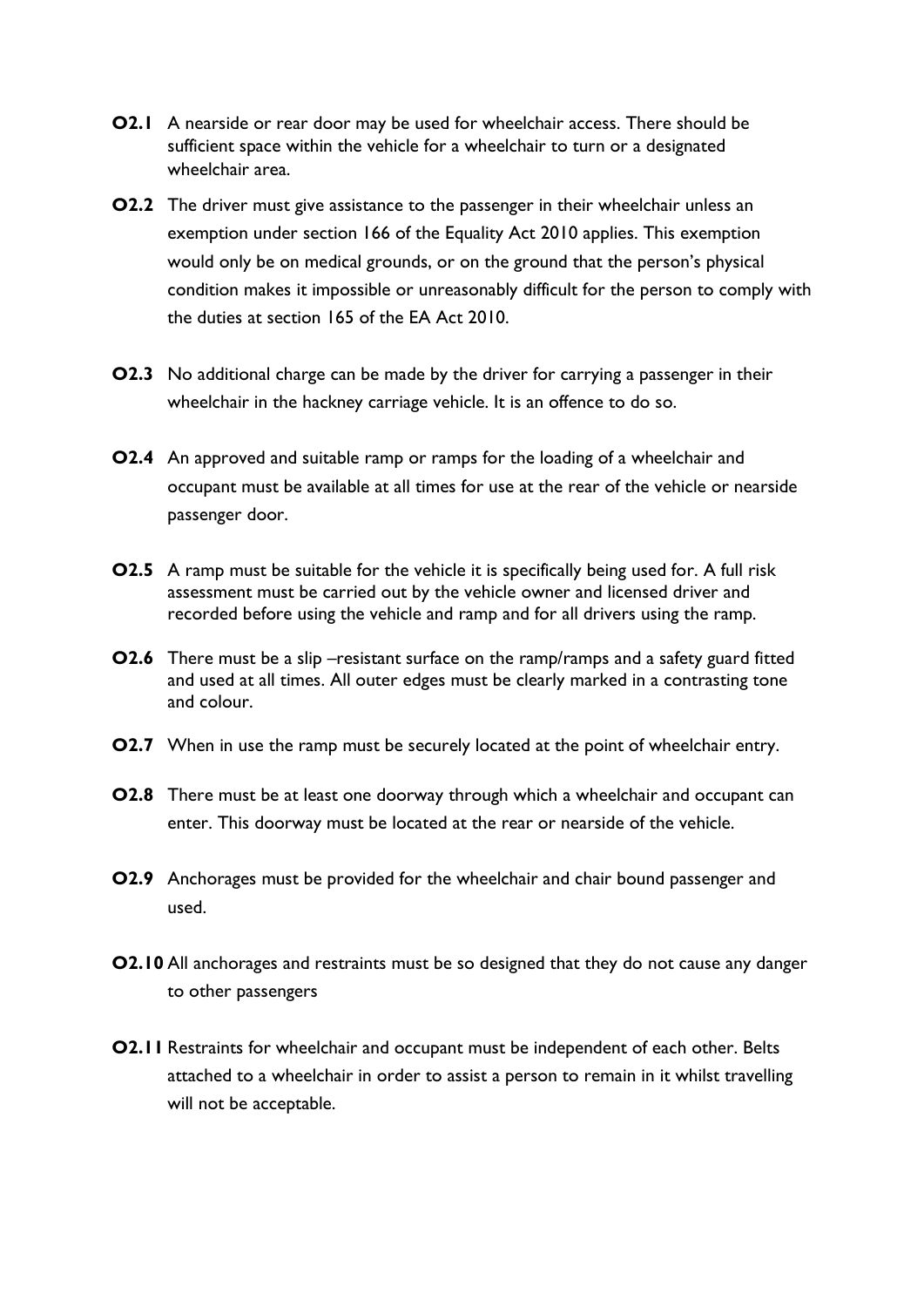- **O2.12** Vehicles must be capable of transporting a folded wheelchair as luggage. Anchorages should also be provided for the safe storage of a wheelchair when not in use, whether folded or otherwise, if carried within the passenger compartment.
- **O2.13** When deployed the ramp must be in one piece.

# **O3. Boarding Devices**

- **O3.1** A boarding device must be provided at the doorway through which a wheelchair and its occupant would enter.
- **O3.2** Power operated boarding devices must be capable of manual operation in the event of power failure.
- **O3.3** The vehicle must not be driven from rest unless the boarding device is in the normal position for vehicle travel.
- **O3.4** Boarding devices must be stowed in a way which does not obstruct any handle or other opening device for any exit and such that in the event of an accident it could not cause injury to either passengers or the driver. If the boarding device obstructs an exit it must also be capable of being pushed or pulled out of the way from the inside and outside when the door is open so as to leave the doorway clear for use in an emergency.
- **O3.5** Any controls for the operation of a power operated boarding device must be inhibited while the vehicle is in motion and may only be operated at the point where the boarding device is fitted either by the driver or by an individual under their supervision.
- **O3.6** No device other than a ramp or lift is permitted without authorisation from the Department of the Environment, Transport and the Regions.

## **O4 Signs**

- **O4.1** Be equipped with an illuminated roof sign and 'for hire' light of a type specified by the Council
- **O4.2** There must be fitted externally to the roof in a position and of a size and type approved by the Council a sign showing to the front the word 'TAXI'; additionally the proprietors trading name may be shown if approved by the Licensing Authority.
- **O4.3** A permanent roof, which is watertight a standard sun roof (i.e. a sun roof fitted when new vehicle by manufacturer).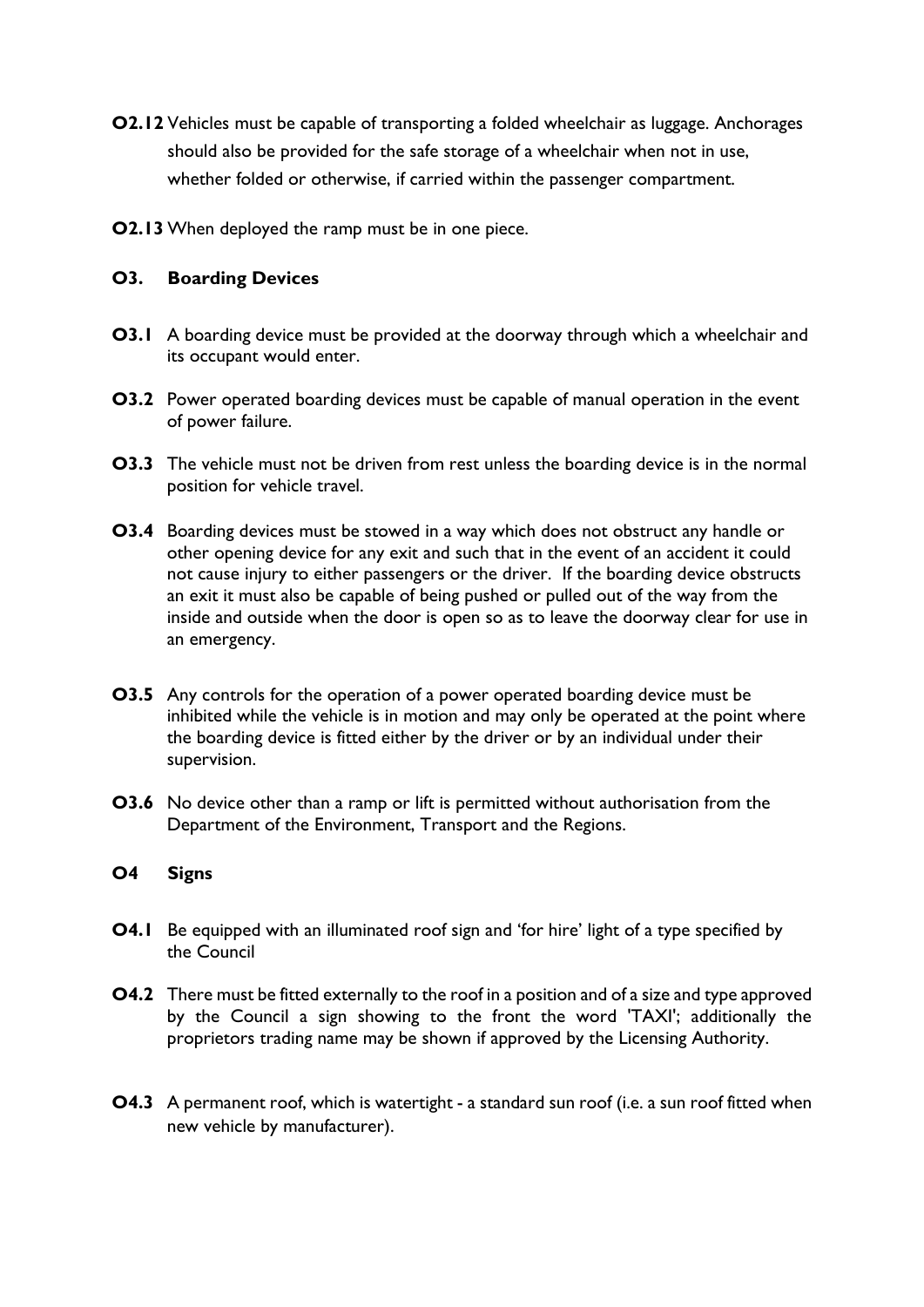- **O4.4** The rear of the roof sign may be left blank or have the word "TAXI" showing. Alternatively, the proprietor's trading name may be shown if approved by the Licensing Authority.
- **O4.5** The sign shall be so arranged that it is illuminated during the hours of darkness when the vehicle is available for hire but that when the machinery of the taximeter is in action the illumination of the sign shall be extinguished.
- **O4.6** The roof sign may be removed while the vehicle is being used in connection with a funeral or a wedding.
- **O4.7** The Council regulates advertising on licensed hackney carriage vehicles and application must be made through the Health, Safety & Licensing Manager before any advertising is carried out- the policy specifies the advertising requirements and will be considered on a case by case basis.
- **O4.8** Oval Stickers provided by the Licensing Authority must be applied to the front doors of the vehicle, the content of the ovals to be agreed with the Licensing Authority prior to display.
- **O4.9** Oval stickers on front doors with name of taxi business: shape, colour, content and size as determined appropriate by the Licensing Authority.
- **O4.10** All hackney carriage vehicles must display ERYC complaint procedure stickers, inwardly on the front and rear passenger door windows at all times the vehicle is licensed. These must not be tampered with in any way, and replacements must be sought should they become damaged.

## **O5 Identification Plates**

**O5.1** (1) The authorised hackney carriage identification plates issued by the Council and bearing the number of the licence granted in respect of that carriage must be affixed to the vehicle as follows:-

> (a) To the rear of the carriage in a position above the bumper and directly adjacent to the vehicle registration number plate.

> (b) The small identification plate shall be securely fixed to the inside of the vehicle in a conspicuous position and in a manner to be approved by the Council;

(2) No vehicle may ply for hire with any such plate concealed from view, nor wilfully or negligently cause or suffer any such number to be concealed from public view while the carriage is standing or plying for hire and not cause or permit the carriage to stand or ply for hire with the plate so defaced that any figure or material particular is illegible

#### **O6 Appearance**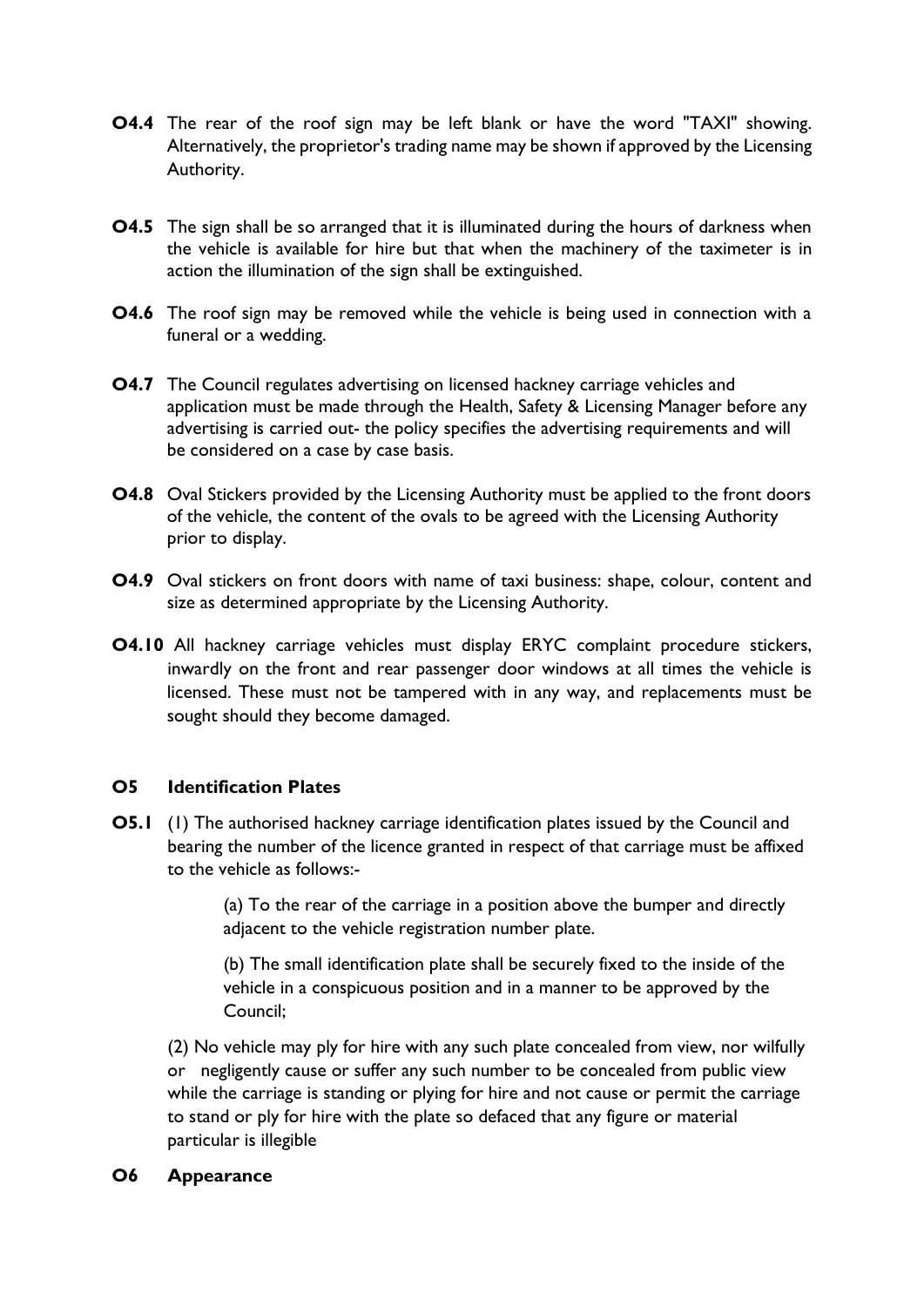- **O6.1** The vehicle must not show evidence of patched repairs to the chassis or structural body parts of the vehicle including the outriggers unless the repair is of the original gauge metal and continuously welded.
- **O6.2** The vehicle must be maintained in a **clean and smart appearance** both externally and internally
- **O6.3 Lighting** shall be fitted to illuminate the interior and exterior of the vehicle sufficient to allow passengers to board and alight the vehicle in safety.

## **O7 Communication**

**O7.1** There must be sufficient means by which a passenger can communicate with the driver.

#### **O8 Seats**

- **O8.1** Access to every seat must be unobstructed and be easily accessible to passengers and **without the need for more than one passenger to move** when the vehicle is fully occupied.
- **O8.2** The surface of all steps must be slip resistant. Step nosing must be designed to minimise risk of tripping and must be in a contrasting tone and colour(s).

#### **O9 Tyres**

- **O9.1** Tyre tread must have at least 2.0mm tread depth throughout a continuous band in the centre  $\frac{3}{4}$  of the tread and around the entire circumference of the tyre,
- **O9.2** Tyres must be correctly inflated at all times to the vehicle/tyre manufacturers recommended pressure

#### **O10 Taximeter**

**O10.1** There shall be provided a taximeter so constructed, attached and maintained as to comply with the licensing policy and bye laws. The meter will be calendar controlled.

## **O11 Fare Table**

**O11.1** A fare table of a size and design approved by the Council must be permanently affixed in a conspicuous position inside the vehicle so that it is clearly and conveniently visible to any passenger being conveyed in the vehicle.

## **O12 Fittings**

**O12.1** No fittings other than those approved by the Council shall be attached to or carried upon the inside or outside of the vehicle.

## **O13 Equipment to be carried in the vehicle**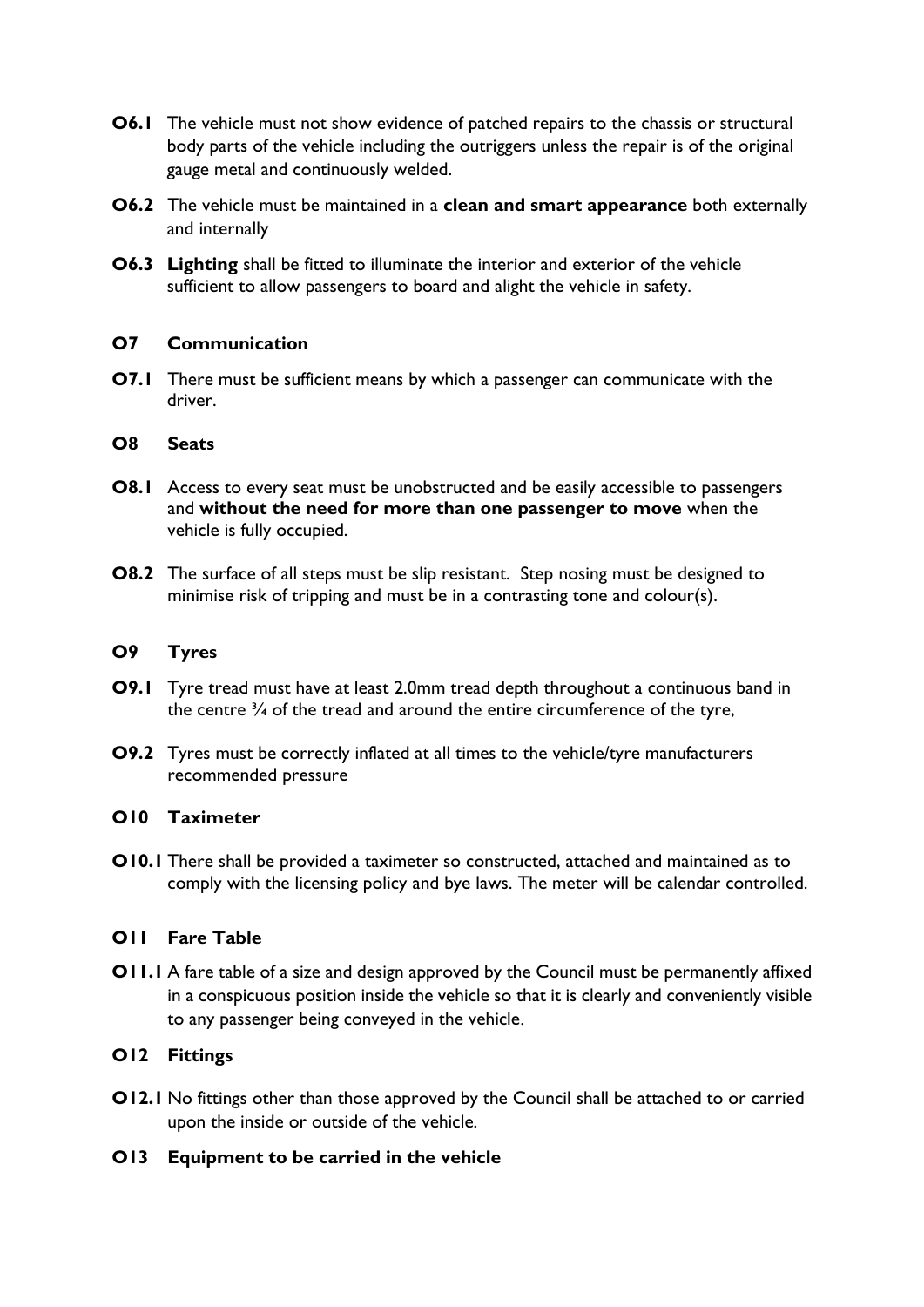The vehicle must carry the following equipment at all times

- A **fully serviceable fire extinguisher**, fitted in such a position to be readily available for use and a capacity of not less than 1.0 litre A.F.F.F. or 1 kg dry powder.
- First Aid- this should be carried and maintained in such a position as to be readily available for use and prominently marked adequate and suitable first aid equipment. (Please note that a driver should not render aid to any other person other than basic assistance unless he holds a current First Aid Certificate - Health and Safety).
- Spare wheel and tyre correctly stored to protect passengers' luggage or running wheel/repair kit.
- Jack.
- Wheelbrace.
- A reflective warning triangle and a set of replacement bulbs for all front and rear lights.

# **O14 Luggage**

- **O14.1** Luggage should be safely secured and not stored in such a way to hinder access to a door
- **O14.2** There must be a **separate locking luggage area,** or a permanent grille fitted sufficient to prevent luggage carried in the rear compartment from coming into contact with persons using the rear seat.

# **O15 Alteration of Vehicle**

No material alteration or change in the specification, design, condition or appearance of any vehicle shall be made without the approval of the Council at any time while a licence is in force in respect of that vehicle.

## **O16 Maintenance of Vehicle**

- **O16.1** The vehicle and all its fittings and equipment shall at all times when the vehicle is in use or available for hire be kept in an efficient, safe, tidy and clean condition and all relevant statutory requirements (including in particular those contained in the Road Vehicles (Construction and Use Regulations) in force from time to time shall be fully complied with.
- **O16.2** Any corroded or damaged body panels or other parts must be properly repaired or renewed, all splits or cracks must be properly welded and all paintwork properly finished off.
- **O16.3** All vehicles must be statutory tested at intervals as determined by the Council's licensing policy.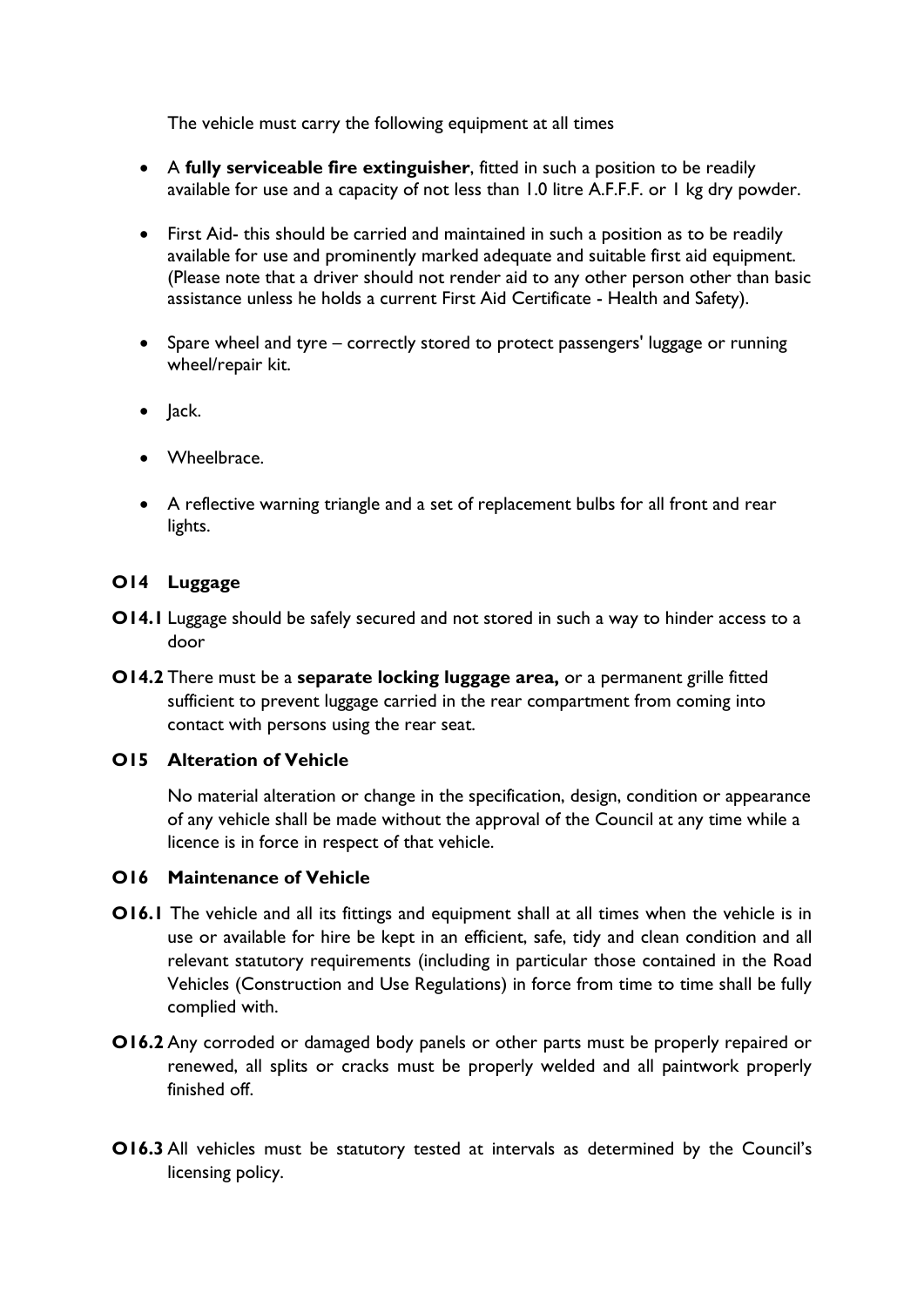**O16.4** Vehicles are liable to be examined at any time by a licensing officer, the Vehicle Inspectorate or the police at any reasonable time.

#### **O17 Seatbelts**

**O17.1** All vehicles must be fitted with fully operational rear seat belts, one for each passenger to be carried, fully compliant with British Standards except where the law specifically provides an exemption

#### **O18 Radio Equipment**

**O18.1** If two-way radio equipment is provided in the vehicle, it must be in a position approved by the Council and maintained in a sound condition.

# ANNEX P- Intended use of hackney carriage vehicles

A person applying to the Authority for a licence for a hackney carriage vehicle should do so with the full intention of using the licensed vehicle in the administrative area of the East Riding of Yorkshire and as a hackney carriage vehicle.

Where the intention of the proprietor is to use a hackney carriage licensed vehicle in another council's area primarily for pre-booked private hire purposes, then it is the view of this Council that the applicant should apply to that council for an appropriate licence to do so.

In accordance with section 57 of the Local Government (Miscellaneous Provisions) Act 1976, a person applying for a hackney carriage licence will be required to indicate in writing whether the vehicle will be used primarily within the administrative area of East Riding of Yorkshire Council or outside of the area. Details will be required as to the proportion of business that will be carried out both within and out of East Riding of Yorkshire Council's administrative area and how much time is carried out on the taxi rank and plying for hire.

In addition, details of the location of business carried on outside the Council's area will be required. Applications received where the primary use of the vehicle is or is likely to be outside the Council's area will be refused for reasons of public safety.

## **Reasons for Intended Use Policy**

The Council wishes to ensure that applications for the grant of hackney carriage licences are determined in accordance with the guidance given by the High Court in its judgment, and the declaration made in the case of Newcastle City Council v Berwick upon Tweed Council [2008].

#### **Applications for the grant of a new hackney carriage licence**

Applicants for new and renewal licences will be expected to demonstrate a **bona fide intention to ply for hire within the administrative area of East Riding of**